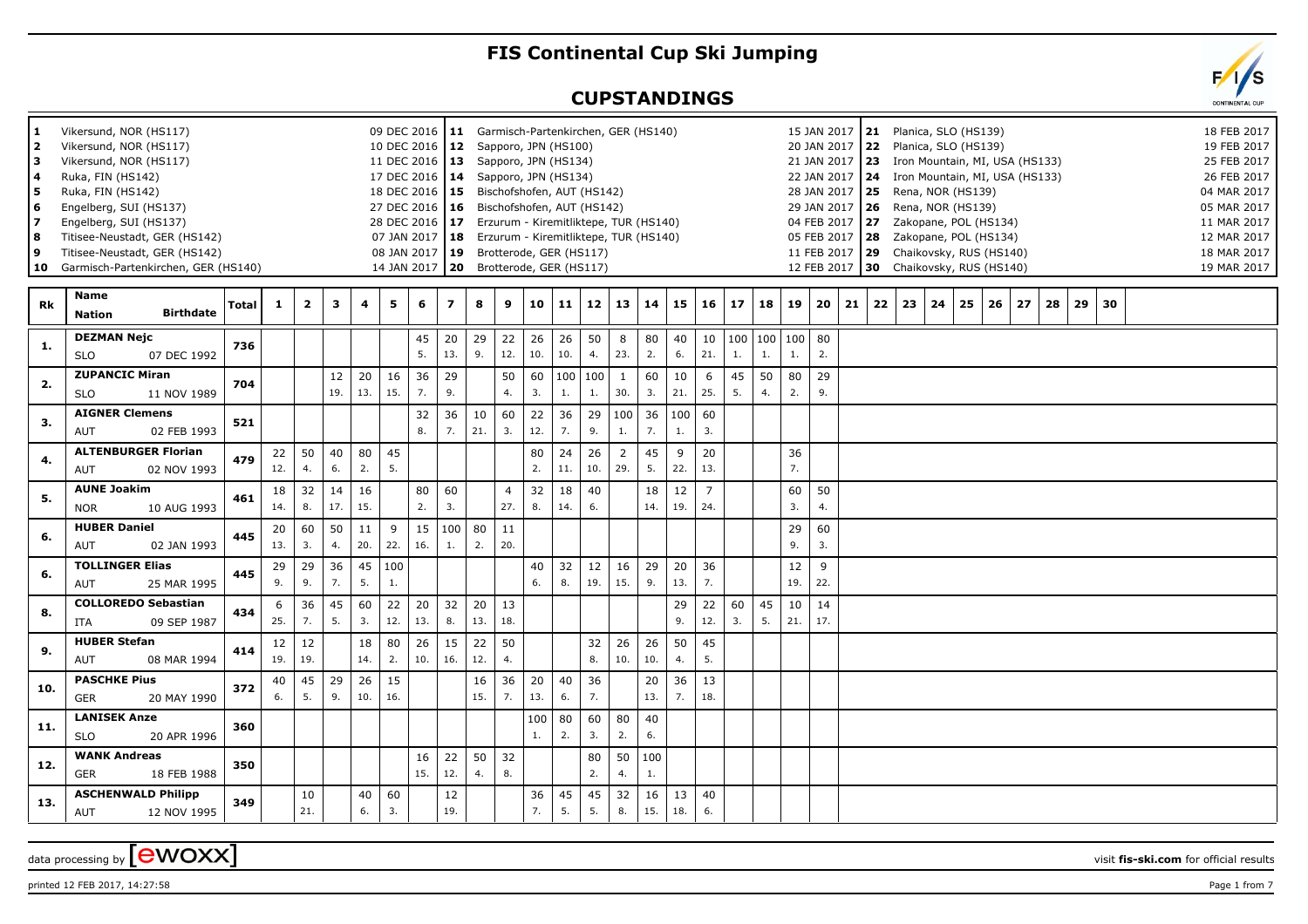| Rk  | Name<br><b>Birthdate</b><br><b>Nation</b>                 | <b>Total</b> | $\mathbf{1}$ | $\overline{\mathbf{2}}$ | 3         | 4                     | 5              | 6         | $\overline{z}$ | 8      | 9         | 10       | 11             | 12                    | 13                    | 14       | 15        | 16   | 17       | 18       | 19           | 20        | 21 | 22 | 23 | 24 | 25 | 26 | 27 | 28 | 29 | 30 |  |  |  |
|-----|-----------------------------------------------------------|--------------|--------------|-------------------------|-----------|-----------------------|----------------|-----------|----------------|--------|-----------|----------|----------------|-----------------------|-----------------------|----------|-----------|------|----------|----------|--------------|-----------|----|----|----|----|----|----|----|----|----|----|--|--|--|
|     | <b>SOEBERG Sigurd Nymoel</b>                              |              |              |                         |           |                       |                |           |                |        |           |          |                |                       |                       |          |           |      |          |          |              |           |    |    |    |    |    |    |    |    |    |    |  |  |  |
| 14. | <b>NOR</b><br>31 AUG 1994                                 | 330          |              | 22<br>12.               | 13<br>18. |                       | 13<br>18.      | 40<br>6.  | 26<br>10.      |        | 18<br>14. | 29<br>9. | 60<br>3.       | $\overline{3}$<br>28. | $\overline{3}$<br>28. | 50<br>4. | 22<br>12. |      |          |          | 16<br>15.    | 15<br>16. |    |    |    |    |    |    |    |    |    |    |  |  |  |
|     | <b>HVALA Jaka</b>                                         |              |              |                         |           |                       |                |           |                |        |           | 13       | 20             | $\overline{7}$        |                       |          | 15        | 29   | 80       | 80       | 40           | 45        |    |    |    |    |    |    |    |    |    |    |  |  |  |
| 15. | <b>SLO</b><br>15 JUL 1993                                 | 329          |              |                         |           |                       |                |           |                |        |           | 18.      | 13.            | 24.                   |                       |          | 16.       | 9.   | 2.       | 2.       | 6.           | 5.        |    |    |    |    |    |    |    |    |    |    |  |  |  |
|     | <b>MURANKA Klemens</b>                                    |              |              |                         |           |                       |                |           |                | 60     | 26        |          |                | 8                     | 40                    | 32       | 18        | 18   |          |          | 45           | 40        |    |    |    |    |    |    |    |    |    |    |  |  |  |
| 16. | 31 AUG 1994<br>POL                                        | 287          |              |                         |           |                       |                |           |                | 3.     | 10.       |          |                | 23.                   | 6.                    | 8.       | 14.       | 14.  |          |          | 5.           | 6.        |    |    |    |    |    |    |    |    |    |    |  |  |  |
| 17. | <b>JUSTIN Rok</b>                                         | 282          | 24           | 80                      | 22        |                       | $\overline{7}$ |           |                |        |           | 12       | 5 <sup>5</sup> | 15                    |                       | 12       |           |      | 40       | 60       | 5            |           |    |    |    |    |    |    |    |    |    |    |  |  |  |
|     | 06 APR 1993<br><b>SLO</b>                                 |              | 11.          | 2.                      | 12.       |                       | 24.            |           |                |        |           | 19.      | 26.            | 16.                   |                       | 19.      |           |      | 6.       | 3.       | 26.          |           |    |    |    |    |    |    |    |    |    |    |  |  |  |
| 18. | <b>PREVC Cene</b>                                         | 280          |              | 100   100   80          |           |                       |                |           |                |        |           |          |                |                       |                       |          |           |      |          |          |              |           |    |    |    |    |    |    |    |    |    |    |  |  |  |
|     | <b>SLO</b><br>12 MAR 1996                                 |              | 1.           | 1.                      | 2.        |                       |                |           |                |        |           |          |                |                       |                       |          |           |      |          |          |              |           |    |    |    |    |    |    |    |    |    |    |  |  |  |
| 19. | <b>FORFANG Johann Andre</b>                               | 275          |              |                         |           |                       |                | 50        | 45             | 100 80 |           |          |                |                       |                       |          |           |      |          |          |              |           |    |    |    |    |    |    |    |    |    |    |  |  |  |
|     | 04 JUL 1995<br><b>NOR</b>                                 |              |              |                         |           |                       |                | 4.        | 5.             | 1.     | 2.        |          |                |                       |                       |          |           |      |          |          |              |           |    |    |    |    |    |    |    |    |    |    |  |  |  |
| 20. | <b>GRANERUD Halvor Egner</b><br>29 MAY 1996<br><b>NOR</b> | 248          | 32<br>8.     | 22<br>12.               | 26<br>10. | $\overline{4}$<br>27. | 14<br>17.      | 100<br>1. | 50<br>4.       |        |           |          |                |                       |                       |          |           |      |          |          |              |           |    |    |    |    |    |    |    |    |    |    |  |  |  |
|     | <b>BRESADOLA Davide</b>                                   |              | 8            | 13                      | 11        | 36                    | 18             |           | 10             | 32     | 29        |          |                |                       |                       |          | 32        | 32   |          |          | 13           |           |    |    |    |    |    |    |    |    |    |    |  |  |  |
| 21. | 10 SEP 1988<br>ITA                                        | 234          | 23.          | 18.                     | 20.       | 7.                    | 14.            |           | 21.            | 8.     | 9.        |          |                |                       |                       |          | 8.        | 8.   |          |          | 18.          |           |    |    |    |    |    |    |    |    |    |    |  |  |  |
|     | <b>SEMENIC Anze</b>                                       |              | 50           | 16                      | 100       | 8                     | 40             |           |                |        |           |          |                |                       |                       |          |           |      |          |          |              |           |    |    |    |    |    |    |    |    |    |    |  |  |  |
| 22. | <b>SLO</b><br>01 AUG 1993                                 | 214          | 4.           | 15.                     | 1.        | 23.                   | 6.             |           |                |        |           |          |                |                       |                       |          |           |      |          |          |              |           |    |    |    |    |    |    |    |    |    |    |  |  |  |
|     | <b>PAVLOVCIC Bor</b>                                      |              | 45           | 24                      | 18        | 22                    |                | 1         |                | 45     | 40        |          |                |                       |                       |          |           |      |          |          |              |           |    |    |    |    |    |    |    |    |    |    |  |  |  |
| 23. | 27 JUN 1998<br><b>SLO</b>                                 | 195          | 5.           | 11.                     | 14.       | 12.                   |                | 30.       |                | 5.     | 6.        |          |                |                       |                       |          |           |      |          |          |              |           |    |    |    |    |    |    |    |    |    |    |  |  |  |
| 24. | <b>VANCURA Tomas</b>                                      | 193          |              |                         |           |                       |                |           |                |        |           |          | 13             |                       |                       |          | 80        | 100  |          |          |              |           |    |    |    |    |    |    |    |    |    |    |  |  |  |
|     | CZE<br>10 SEP 1996                                        |              |              |                         |           |                       |                |           |                |        |           |          | 18.            |                       |                       |          | 2.        | $1.$ |          |          |              |           |    |    |    |    |    |    |    |    |    |    |  |  |  |
| 25. | <b>HOFFMANN Felix</b>                                     | 188          | 26           | 8                       | 16        | 14                    |                | 9         |                |        |           |          |                |                       |                       |          |           |      |          |          | 15           | 100       |    |    |    |    |    |    |    |    |    |    |  |  |  |
|     | 14 OCT 1997<br>GER                                        |              | 10.          | 23.                     | 15.       | 17.                   |                | 22.       |                |        |           |          |                |                       |                       |          |           |      |          |          | 16.          | 1.        |    |    |    |    |    |    |    |    |    |    |  |  |  |
| 26. | ZIOBRO Jan<br>24 JUN 1991<br>POL                          | 183          | 60<br>3.     | 26<br>10.               | 32<br>8.  | 29<br>9.              | 36<br>7.       |           |                |        |           |          |                |                       |                       |          |           |      |          |          |              |           |    |    |    |    |    |    |    |    |    |    |  |  |  |
|     | <b>HILDE Tom</b>                                          |              | 80           | 40                      | 60        |                       |                |           |                |        |           |          |                |                       |                       |          |           |      |          |          |              |           |    |    |    |    |    |    |    |    |    |    |  |  |  |
| 27. | 22 SEP 1987<br><b>NOR</b>                                 | 180          | 2.           | 6.                      | 3.        |                       |                |           |                |        |           |          |                |                       |                       |          |           |      |          |          |              |           |    |    |    |    |    |    |    |    |    |    |  |  |  |
| 27. | <b>OSTERC Aljaz</b>                                       |              |              |                         |           |                       |                | 60        | 80             | 16     | 24        |          |                |                       |                       |          |           |      |          |          |              |           |    |    |    |    |    |    |    |    |    |    |  |  |  |
|     | <b>SLO</b><br>02 MAR 1999                                 | 180          |              |                         |           |                       |                | 3.        | 2.             | 15.    | 11.       |          |                |                       |                       |          |           |      |          |          |              |           |    |    |    |    |    |    |    |    |    |    |  |  |  |
| 29. | <b>STEINER Maximilian</b>                                 | 170          |              |                         |           |                       |                |           | 18             |        |           | 24       | 22             | 9                     | 5                     | 8        | 26        | 26   |          |          | 14           | 18        |    |    |    |    |    |    |    |    |    |    |  |  |  |
|     | 04 MAY 1996<br>AUT                                        |              |              |                         |           |                       |                |           | 14.            |        |           | 11.      | 12.            | 22.                   | 26.                   | 23.      | 10.       | 10.  |          |          | 17.          | 14.       |    |    |    |    |    |    |    |    |    |    |  |  |  |
| 30. | <b>PUNGERTAR Matjaz</b>                                   | 163          |              |                         |           |                       |                |           |                |        |           | 10       | 9              | 10                    | 10                    | 22       | 5         | 14   | 50       | 32       | $\mathbf{1}$ |           |    |    |    |    |    |    |    |    |    |    |  |  |  |
|     | <b>SLO</b><br>14 AUG 1990                                 |              |              |                         |           |                       |                |           |                |        |           | 21.      | 22.            | 21.                   | 21.                   | 12.      | 26.       | 17.  | 4.       | 8.       | 30.          |           |    |    |    |    |    |    |    |    |    |    |  |  |  |
| 31. | <b>AALTO Antti</b><br>FIN<br>02 APR 1995                  | 159          |              |                         |           | 5<br>26.              | 50<br>4.       | 22<br>12. | 40<br>6.       |        |           |          |                |                       |                       |          |           |      | 6<br>25. | 36<br>7. |              |           |    |    |    |    |    |    |    |    |    |    |  |  |  |
| 32. | <b>WOHLGENANNT Ulrich</b>                                 | 153          |              | $15 \mid 11$            |           | 100                   | 24             |           |                |        |           |          |                |                       |                       |          |           | 3    |          |          |              |           |    |    |    |    |    |    |    |    |    |    |  |  |  |
|     | AUT<br>01 AUG 1994                                        |              | 16.          | 20.                     |           | 1.                    | 11.            |           |                |        |           |          |                |                       |                       |          |           | 28.  |          |          |              |           |    |    |    |    |    |    |    |    |    |    |  |  |  |

data processing by **CWOXX** visit fis-ski.com for official results

printed 12 FEB 2017, 14:27:58 Page 2 from 7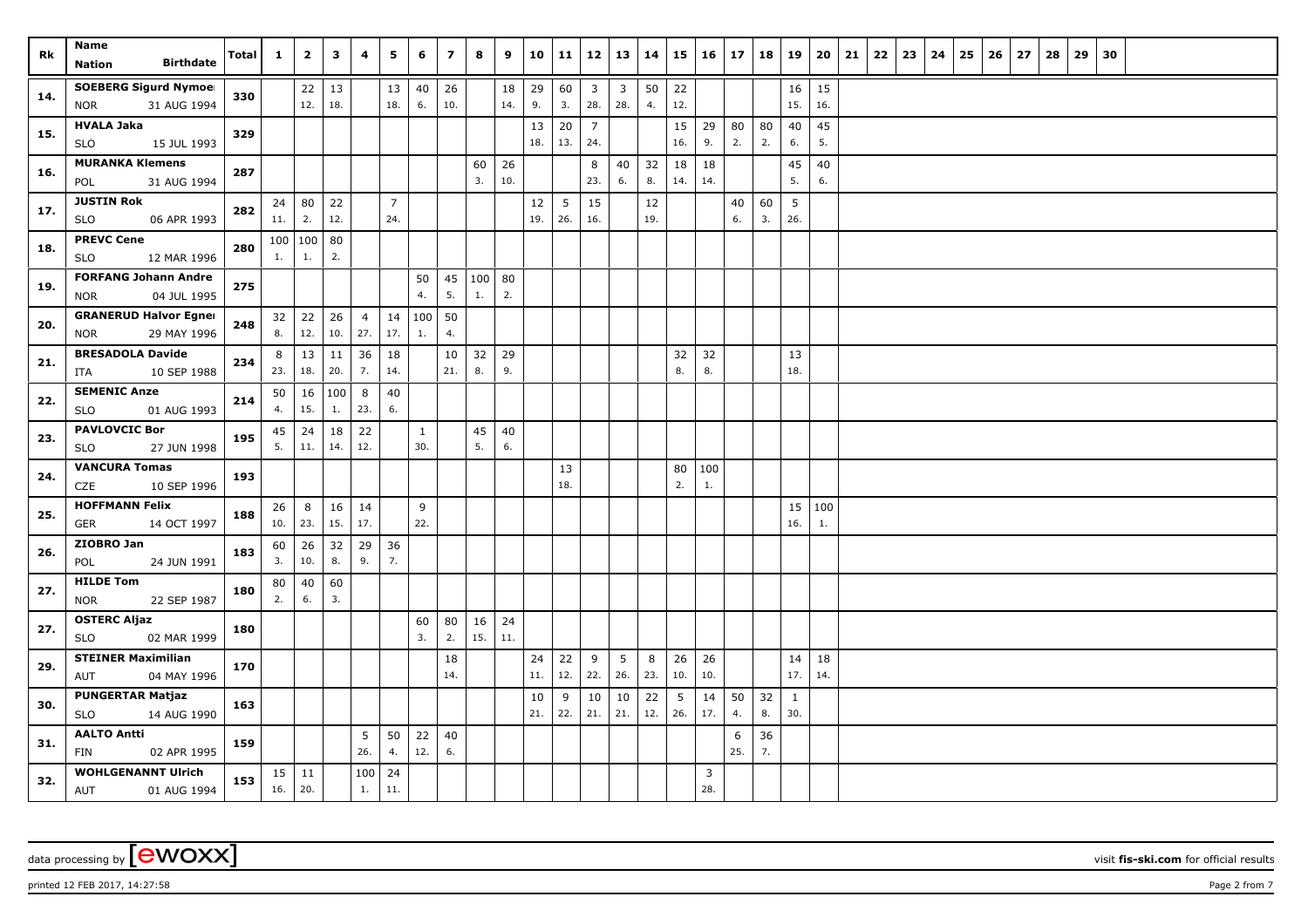| Rk  | Name<br><b>Birthdate</b><br>Nation              | Total | $\mathbf{1}$   | $\overline{2}$  | 3              | 4         | 5         | 6              | $\overline{z}$        | 8   | 9      | 10             | 11  | 12             | 13             | 14             |              | $15 \mid 16 \mid$     | 17 | 18 | 19             | 20             | 21 | 22 | 23 | 24 | 25 | 26 | 27 | 28 | 29 | 30 |  |  |  |
|-----|-------------------------------------------------|-------|----------------|-----------------|----------------|-----------|-----------|----------------|-----------------------|-----|--------|----------------|-----|----------------|----------------|----------------|--------------|-----------------------|----|----|----------------|----------------|----|----|----|----|----|----|----|----|----|----|--|--|--|
|     | <b>POLASEK Viktor</b>                           |       |                | 14              | 8              |           |           |                |                       |     | 26 100 |                |     |                |                |                |              |                       |    |    |                |                |    |    |    |    |    |    |    |    |    |    |  |  |  |
| 33. | CZE<br>18 JUL 1997                              | 148   |                | 17.             | 23.            |           |           |                |                       | 10. | 1.     |                |     |                |                |                |              |                       |    |    |                |                |    |    |    |    |    |    |    |    |    |    |  |  |  |
|     | <b>ASIKAINEN Lauri</b>                          |       | $\overline{4}$ |                 |                | 32        | 29        |                |                       |     |        |                |     |                |                |                |              |                       | 36 | 40 |                |                |    |    |    |    |    |    |    |    |    |    |  |  |  |
| 34. | 28 MAY 1989<br><b>FIN</b>                       | 141   | 27.            |                 |                | 8.        | 9.        |                |                       |     |        |                |     |                |                |                |              |                       | 7. | 6. |                |                |    |    |    |    |    |    |    |    |    |    |  |  |  |
|     | <b>AMMANN Simon</b>                             |       |                |                 |                |           |           |                |                       |     |        |                |     |                |                |                | 60           | 80                    |    |    |                |                |    |    |    |    |    |    |    |    |    |    |  |  |  |
| 35. | SUI<br>25 JUN 1981                              | 140   |                |                 |                |           |           |                |                       |     |        |                |     |                |                |                | 3.           | 2.                    |    |    |                |                |    |    |    |    |    |    |    |    |    |    |  |  |  |
| 36. | <b>INSAM Alex</b>                               | 136   |                |                 |                |           |           | 11             | 16                    | 8   | 16     | 50             | 29  |                |                |                |              |                       |    |    | 6              |                |    |    |    |    |    |    |    |    |    |    |  |  |  |
|     | 19 DEC 1997<br>ITA                              |       |                |                 |                |           |           | 20.            | 15.                   | 23. | 15.    | 4.             | 9.  |                |                |                |              |                       |    |    | 25.            |                |    |    |    |    |    |    |    |    |    |    |  |  |  |
| 37. | <b>BARTOL Tilen</b>                             | 115   |                |                 |                | 9         | 12        | 24             | $\overline{2}$        | 36  | 15     | 6              | 11  |                |                |                |              |                       |    |    |                |                |    |    |    |    |    |    |    |    |    |    |  |  |  |
|     | 17 APR 1997<br><b>SLO</b>                       |       |                |                 |                | 22.       | 19.       | 11.            | 29.                   | 7.  | 16.    | 25.            | 20. |                |                |                |              |                       |    |    |                |                |    |    |    |    |    |    |    |    |    |    |  |  |  |
| 38. | <b>MATURA Jan</b>                               | 104   |                |                 |                |           |           | 12             | 6                     |     |        |                |     |                |                |                |              |                       |    |    | 50             | 36             |    |    |    |    |    |    |    |    |    |    |  |  |  |
|     | 29 JAN 1980<br>CZE                              |       |                |                 |                |           |           | 19.            | 25.                   |     |        |                |     |                |                |                |              |                       |    |    | 4.             | 7.             |    |    |    |    |    |    |    |    |    |    |  |  |  |
| 39. | <b>POGRAJC Andraz</b>                           | 102   |                | $16 \mid 18$    | 24             | 12        | 32        |                |                       |     |        |                |     |                |                |                |              |                       |    |    |                |                |    |    |    |    |    |    |    |    |    |    |  |  |  |
|     | 26 SEP 1991<br><b>SLO</b>                       |       |                | $15. \mid 14.$  | 11.            | 19.       | 8.        |                |                       |     |        |                |     |                |                |                |              |                       |    |    |                |                |    |    |    |    |    |    |    |    |    |    |  |  |  |
| 40. | <b>WOLNY Jakub</b>                              | 100   | 3              | 7               | 5              | 10        | 11        |                |                       | 13  | 12     |                |     |                |                | $\overline{4}$ |              | $\overline{4}$<br>27. |    |    | 24             | $\overline{7}$ |    |    |    |    |    |    |    |    |    |    |  |  |  |
|     | 15 MAY 1995<br>POL                              |       |                | $28.$ 24.       | 26.            | 21.       | 20.       |                |                       | 18. | 19.    |                |     |                |                | 27.            |              |                       |    |    | 11.            | 24.            |    |    |    |    |    |    |    |    |    |    |  |  |  |
| 40. | <b>HAHN Julian</b><br><b>GER</b><br>07 NOV 1997 | 100   |                |                 |                |           |           |                |                       |     |        |                |     | 5<br>26.       | 29<br>9.       | 5<br>26.       | 8<br>23.     | 9<br>22.              |    |    | 22<br>12.      | 22<br>12.      |    |    |    |    |    |    |    |    |    |    |  |  |  |
|     | <b>PEIER Killian</b>                            |       |                |                 |                |           |           | $\overline{4}$ | 13                    |     |        | $\overline{2}$ | 6   |                | $\overline{7}$ | 11             | 45           | 11                    |    |    |                |                |    |    |    |    |    |    |    |    |    |    |  |  |  |
| 42. | 28 MAR 1995<br>SUI                              | 99    |                |                 |                |           |           | 27.            | 18.                   |     |        | 29.            | 25. |                | 24.            | 20.            | 5.           | 20.                   |    |    |                |                |    |    |    |    |    |    |    |    |    |    |  |  |  |
|     | <b>ZNISZCZOL Aleksander</b>                     |       |                |                 |                |           |           |                |                       | 18  |        |                |     | $\overline{2}$ | 60             | 15             |              |                       |    |    |                |                |    |    |    |    |    |    |    |    |    |    |  |  |  |
| 43. | POL<br>08 MAR 1994                              | 95    |                |                 |                |           |           |                |                       | 14. |        |                |     | 29.            | 3.             | 16.            |              |                       |    |    |                |                |    |    |    |    |    |    |    |    |    |    |  |  |  |
| 44. | <b>HOFER Thomas</b>                             | 92    |                |                 |                |           |           |                |                       |     |        | 16             |     |                |                | 14             | $11 \mid 16$ |                       |    |    | 22             | 13             |    |    |    |    |    |    |    |    |    |    |  |  |  |
|     | 28 JAN 1996<br>AUT                              |       |                |                 |                |           |           |                |                       |     |        | 15.            |     |                |                | 17.            | 20.          | 15.                   |    |    | 12.            | 18.            |    |    |    |    |    |    |    |    |    |    |  |  |  |
| 44. | <b>BIEGUN Krzysztof</b>                         | 92    | 11             | $5\overline{)}$ |                | 60        |           | 8              |                       |     | 8      |                |     |                |                |                |              |                       |    |    |                |                |    |    |    |    |    |    |    |    |    |    |  |  |  |
|     | 21 MAY 1994<br>POL                              |       | 20.            | 26.             |                | 3.        |           | 23.            |                       |     | 23.    |                |     |                |                |                |              |                       |    |    |                |                |    |    |    |    |    |    |    |    |    |    |  |  |  |
| 46. | <b>HAMANN Martin</b>                            | 91    | $\overline{2}$ | $\mathbf{3}$    | $\overline{2}$ |           |           |                |                       |     | 9      | $\mathbf{3}$   | 14  |                |                |                |              |                       |    |    | 26             | 32             |    |    |    |    |    |    |    |    |    |    |  |  |  |
|     | 10 APR 1997<br>GER                              |       | 29.            | 28.             | 29.            |           |           |                |                       |     | 22.    | 28.            | 17. |                |                |                |              |                       |    |    | 10.            | 8.             |    |    |    |    |    |    |    |    |    |    |  |  |  |
| 47. | <b>HAUKEDAL Richard</b>                         | 77    |                |                 | $\overline{7}$ | 15        | 6         |                |                       | 9   |        |                |     |                |                |                | 1            | 15                    |    |    | 11             | 13             |    |    |    |    |    |    |    |    |    |    |  |  |  |
|     | 31 AUG 1996<br><b>NOR</b>                       |       |                |                 | 24.            | 16.       | 25.       |                |                       | 22. |        |                |     |                |                |                | 30.          | 16.                   |    |    | 20.            | 18.            |    |    |    |    |    |    |    |    |    |    |  |  |  |
| 48. | <b>BJERKEENGEN Fredrik</b><br>11 NOV 1988       | 75    |                |                 |                | 26<br>10. | 26<br>10. |                | $\overline{7}$<br>24. |     |        |                |     |                |                |                |              |                       |    |    | 8<br>23.       | 8<br>23.       |    |    |    |    |    |    |    |    |    |    |  |  |  |
|     | NOR<br><b>BOYD-CLOWES Mackenzi</b>              |       |                |                 |                |           |           |                |                       |     |        |                |     |                |                |                |              |                       |    |    |                |                |    |    |    |    |    |    |    |    |    |    |  |  |  |
| 49. | 13 JUL 1991<br>CAN                              | 74    |                |                 |                |           |           |                |                       |     |        |                |     |                |                |                | 24<br>11.    | 50<br>4.              |    |    |                |                |    |    |    |    |    |    |    |    |    |    |  |  |  |
|     | <b>REISENAUER Janni</b>                         |       | 36             | $\overline{2}$  |                | 6         | 10        | 10             | 9                     |     |        |                |     |                |                |                |              |                       |    |    |                |                |    |    |    |    |    |    |    |    |    |    |  |  |  |
| 50. | AUT<br>07 NOV 1997                              | 73    | 7.             | 29.             |                | 25.       | 21.       | 21.            | 22.                   |     |        |                |     |                |                |                |              |                       |    |    |                |                |    |    |    |    |    |    |    |    |    |    |  |  |  |
|     | <b>SAKALA Filip</b>                             |       |                |                 |                |           |           |                |                       | 24  |        | 11             |     |                | 20             | 10             |              |                       |    |    | $\overline{7}$ |                |    |    |    |    |    |    |    |    |    |    |  |  |  |
| 51. | <b>CZE</b><br>21 MAY 1996                       | 72    |                |                 |                |           |           |                |                       | 11. |        | 20.            |     |                | 13.            | 21.            |              |                       |    |    | 24.            |                |    |    |    |    |    |    |    |    |    |    |  |  |  |

data processing by **CWOXX** visit fis-ski.com for official results

printed 12 FEB 2017, 14:27:58 Page 3 from 7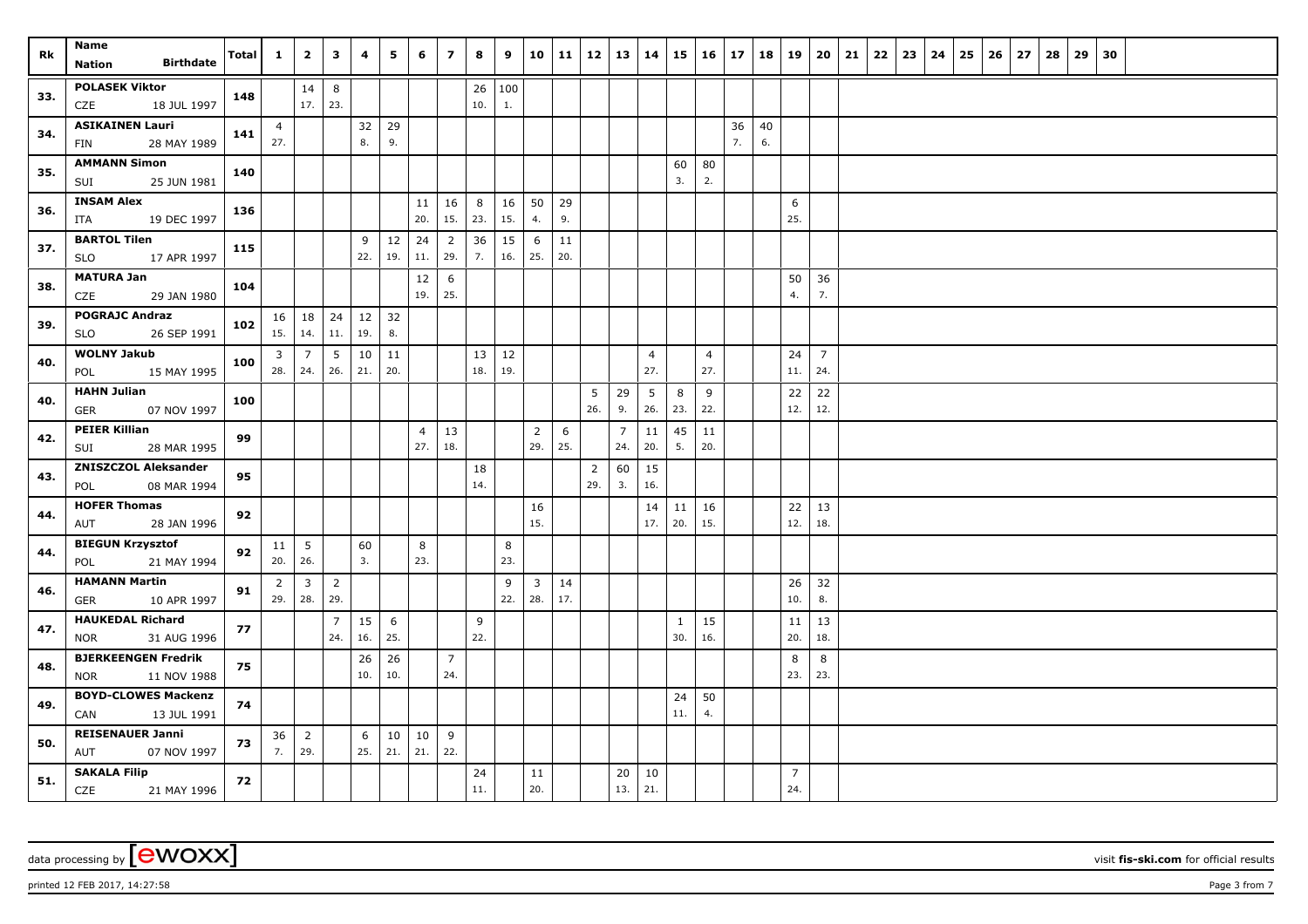| Rk  | Name<br><b>Birthdate</b><br><b>Nation</b>                 | Total | $\mathbf{1}$          | $\overline{2}$      | $\overline{\mathbf{3}}$ | 4                   | 5                      | 6         | $\overline{z}$        | 8                        | 9                     | 10                    | 11                    | 12        | 13        | 14                    | 15                    | 16                    | 17          | 18        | 19       | 20                    | 21 | 22 | 23 | 24 | 25 | 26 | 27 | 28 | 29 | 30 |  |  |
|-----|-----------------------------------------------------------|-------|-----------------------|---------------------|-------------------------|---------------------|------------------------|-----------|-----------------------|--------------------------|-----------------------|-----------------------|-----------------------|-----------|-----------|-----------------------|-----------------------|-----------------------|-------------|-----------|----------|-----------------------|----|----|----|----|----|----|----|----|----|----|--|--|
| 52. | <b>TARMAN Rok</b><br>01 JAN 1997<br><b>SLO</b>            | 70    |                       |                     |                         |                     |                        |           |                       |                          |                       |                       |                       | 11<br>20. | 45<br>5.  | 14<br>17.             |                       |                       |             |           |          |                       |    |    |    |    |    |    |    |    |    |    |  |  |
| 53. | <b>LINDVIK Marius</b><br>27 JUN 1998<br><b>NOR</b>        | 68    |                       |                     |                         |                     |                        |           |                       |                          |                       | 18<br>14.             | 50<br>4.              |           |           |                       |                       |                       |             |           |          |                       |    |    |    |    |    |    |    |    |    |    |  |  |
| 54. | <b>ZAJC Timi</b><br><b>SLO</b><br>26 APR 2000             | 64    |                       |                     |                         |                     |                        |           |                       |                          |                       |                       |                       |           |           |                       | 14<br>17.             |                       | 26<br>10.   | 24<br>11. |          |                       |    |    |    |    |    |    |    |    |    |    |  |  |
| 55. | <b>TROFIMOV Roman Serge</b><br>19 NOV 1989<br><b>RUS</b>  | 62    |                       |                     |                         |                     |                        |           |                       |                          |                       |                       |                       |           |           |                       |                       |                       |             |           | 36<br>7. | 26<br>10.             |    |    |    |    |    |    |    |    |    |    |  |  |
| 55. | <b>SCHMID Constantin</b><br>27 NOV 1999<br><b>GER</b>     | 62    | 10<br>21.             |                     | 9<br>22.                |                     | $\overline{2}$<br>29.  |           |                       |                          |                       |                       | 15<br>16.             |           |           |                       |                       |                       |             |           |          | 26<br>10.             |    |    |    |    |    |    |    |    |    |    |  |  |
| 57. | <b>USACHEV Egor</b><br><b>RUS</b><br>07 AUG 1991          | 61    |                       |                     |                         |                     |                        |           |                       |                          |                       |                       |                       |           |           |                       |                       |                       | 32<br>8.    | 29<br>9.  |          |                       |    |    |    |    |    |    |    |    |    |    |  |  |
| 57. | <b>NAKAMURA Naoki</b><br>19 SEP 1996<br><b>JPN</b>        | 61    |                       |                     |                         |                     |                        |           |                       |                          |                       |                       |                       | 22<br>12. | 15<br>16. | 24<br>11.             |                       |                       |             |           |          |                       |    |    |    |    |    |    |    |    |    |    |  |  |
| 59. | <b>SCHULER Andreas</b><br>30 DEC 1995<br>SUI              | 60    | $\overline{7}$<br>24. |                     | 10<br>21.               |                     |                        | 13<br>18. |                       |                          |                       | $\overline{7}$<br>24. | $\overline{7}$<br>24. |           |           |                       |                       |                       |             |           |          | 16<br>15.             |    |    |    |    |    |    |    |    |    |    |  |  |
| 59. | <b>LARINTO Ville</b><br><b>FIN</b><br>11 APR 1990         | 60    |                       |                     |                         |                     |                        |           |                       | 40<br>6.                 | 20<br>13.             |                       |                       |           |           |                       |                       |                       |             |           |          |                       |    |    |    |    |    |    |    |    |    |    |  |  |
| 61. | <b>KORHONEN Janne</b><br>30 OCT 1996<br>FIN               | 59    |                       | $\mathbf{1}$<br>30. |                         |                     |                        |           |                       |                          |                       |                       |                       |           |           | $\overline{3}$<br>28. |                       |                       | 29<br>9.    | 26<br>10. |          |                       |    |    |    |    |    |    |    |    |    |    |  |  |
| 61. | <b>BUSKUM Andreas Granel</b><br><b>NOR</b><br>05 JUN 1996 | 59    | 15 <br>16. 16.        | 15                  | 20<br>13.               | $\mathbf{1}$<br>30. | $5\phantom{.0}$<br>26. |           |                       |                          | $\overline{3}$<br>28. |                       |                       |           |           |                       |                       |                       |             |           |          |                       |    |    |    |    |    |    |    |    |    |    |  |  |
| 61. | <b>KOZISEK Cestmir</b><br>CZE<br>09 NOV 1991              | 59    | 13<br>18.             |                     | 6<br>25.                |                     |                        | 3<br>28.  | $\overline{3}$<br>28. | $14 \mid 7$<br>17.   24. |                       | $\mathbf{1}$<br>30.   |                       |           |           | 1<br>30.              |                       |                       |             |           | 9<br>22. | $\overline{2}$<br>29. |    |    |    |    |    |    |    |    |    |    |  |  |
| 64. | <b>DESCHWANDEN Gregor</b><br>27 FEB 1991<br>SUI           | 52    |                       |                     |                         |                     |                        | 14<br>17. | 11<br>20.             |                          |                       | 8<br>23.              | 12<br>19.             |           |           |                       | 6<br>25.              | $\mathbf{1}$<br>30.   |             |           |          |                       |    |    |    |    |    |    |    |    |    |    |  |  |
| 65. | <b>GLASDER Michael</b><br>27 MAR 1989<br><b>USA</b>       | 51    |                       |                     |                         |                     |                        |           |                       | $12 \mid 15$<br>19.      | 16.                   |                       |                       |           |           |                       |                       | 24<br>11.             |             |           |          |                       |    |    |    |    |    |    |    |    |    |    |  |  |
| 66. | <b>NOUSIAINEN Eetu</b><br>29 APR 1997<br>FIN              | 49    |                       |                     |                         |                     |                        |           |                       |                          |                       | 45<br>5.              | $\overline{4}$<br>27. |           |           |                       |                       |                       |             |           |          |                       |    |    |    |    |    |    |    |    |    |    |  |  |
| 66. | <b>HAUER Joachim</b><br><b>NOR</b><br>02 FEB 1991         | 49    |                       |                     |                         |                     |                        | 18<br>14. | 26<br>10.             | 5<br>26.                 |                       |                       |                       |           |           |                       |                       |                       |             |           |          |                       |    |    |    |    |    |    |    |    |    |    |  |  |
| 66. | <b>IPCIOGLU Fatih Arda</b><br>28 SEP 1997<br>TUR          | 49    | 5<br>26.              |                     |                         |                     |                        |           |                       |                          |                       |                       |                       |           |           |                       |                       |                       | $22$<br>12. | 22<br>12. |          |                       |    |    |    |    |    |    |    |    |    |    |  |  |
| 69. | <b>IWASA Yuken</b><br><b>JPN</b><br>02 JUL 1999           | 48    |                       |                     |                         |                     |                        |           |                       |                          |                       |                       |                       | 15<br>16. | 24<br>11. | 9<br>22.              |                       |                       |             |           |          |                       |    |    |    |    |    |    |    |    |    |    |  |  |
| 70. | <b>KARLEN Gabriel</b><br>SUI<br>10 MAR 1994               | 47    |                       |                     |                         |                     |                        |           |                       | 11<br>20.                | 10<br>21.             | 15<br>16.             |                       |           |           |                       | $\overline{4}$<br>27. | $\overline{2}$<br>29. |             |           |          | 5<br>26.              |    |    |    |    |    |    |    |    |    |    |  |  |

data processing by **CWOXX** wisit **fis-ski.com** for official results

printed 12 FEB 2017, 14:27:58 Page 4 from 7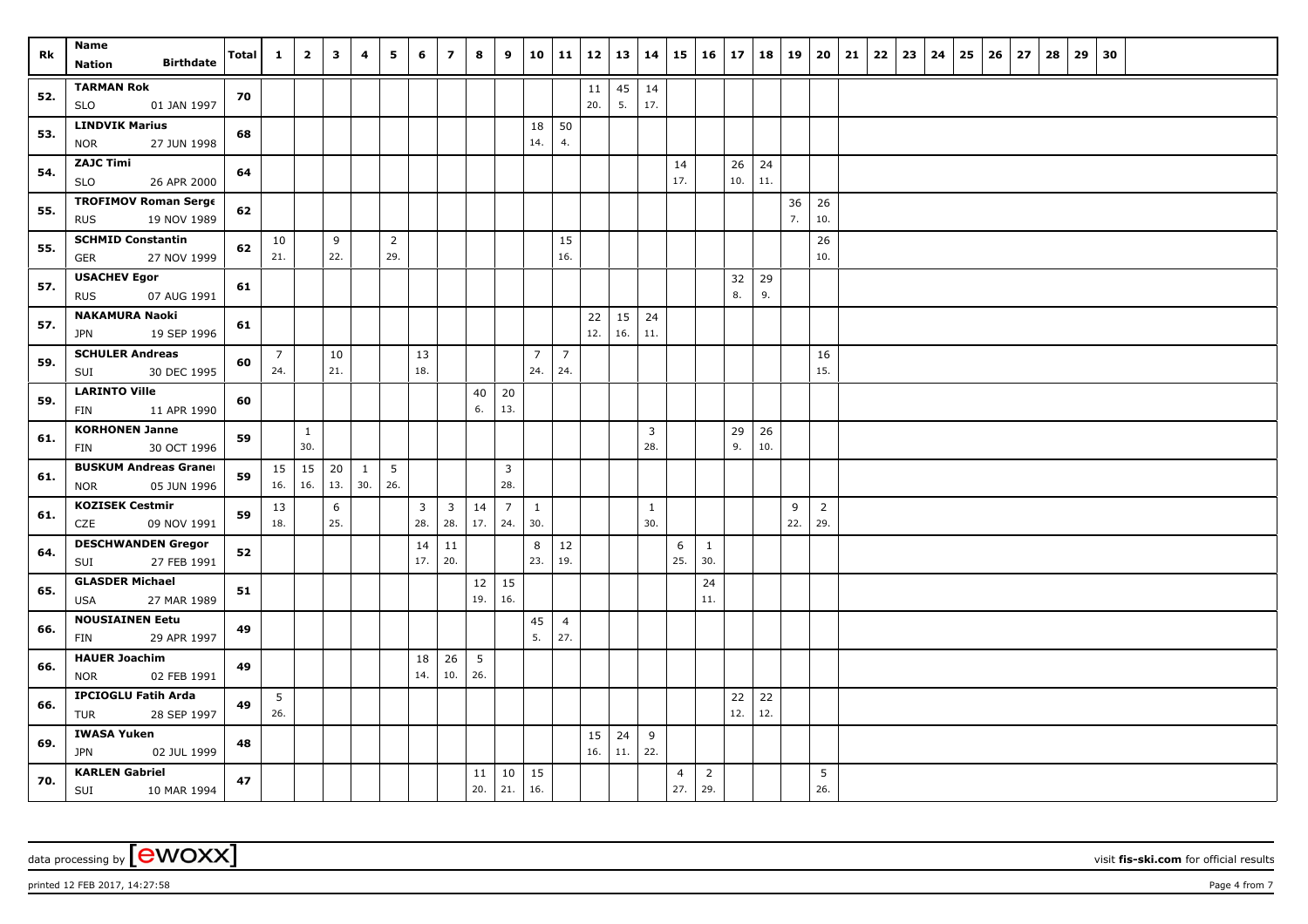| Rk  | Name                                            | Total      | $\mathbf{1}^-$ | $\overline{2}$ | $\overline{\mathbf{3}}$ | 4              | 5              | 6   | $\overline{z}$ | 8                     | 9              |     | 10 11          | 12             | 13   14   | 15             | $16 \mid 17$ |           |           | 18   19 | 20             | 21 | 22 | 23 | $24 \mid 25$ | 26 | 27 | 28 | 29 | 30 |  |  |  |
|-----|-------------------------------------------------|------------|----------------|----------------|-------------------------|----------------|----------------|-----|----------------|-----------------------|----------------|-----|----------------|----------------|-----------|----------------|--------------|-----------|-----------|---------|----------------|----|----|----|--------------|----|----|----|----|----|--|--|--|
|     | <b>Birthdate</b><br><b>Nation</b>               |            |                |                |                         |                |                |     |                |                       |                |     |                |                |           |                |              |           |           |         |                |    |    |    |              |    |    |    |    |    |  |  |  |
| 70. | <b>ROCH DUPLAND Thomas</b>                      | 47         |                |                | $\mathbf{1}$            |                |                |     |                |                       | $\mathbf{1}$   |     |                |                |           |                |              | 24        | 20        |         | $\mathbf{1}$   |    |    |    |              |    |    |    |    |    |  |  |  |
|     | <b>FRA</b><br>03 FEB 1996                       |            |                |                | 30.                     |                |                |     |                |                       | 30.            |     |                |                |           |                |              | 11.       | 13.       |         | 30.            |    |    |    |              |    |    |    |    |    |  |  |  |
| 72. | <b>KRAUS Marinus</b>                            | 43         |                |                | 15                      | 3 <sup>7</sup> | 20             | 5   |                |                       |                |     |                |                |           |                |              |           |           |         |                |    |    |    |              |    |    |    |    |    |  |  |  |
|     | GER<br>13 FEB 1991                              |            |                |                | 16.                     | 28.            | 13.            | 26. |                |                       |                |     |                |                |           |                |              |           |           |         |                |    |    |    |              |    |    |    |    |    |  |  |  |
| 73. | <b>BRADATSCH Sebastian</b>                      | 42         |                |                |                         |                |                |     |                | $\overline{2}$<br>29. |                | 9   | $\overline{2}$ |                | 22<br>12. | $\overline{2}$ | 5            |           |           |         |                |    |    |    |              |    |    |    |    |    |  |  |  |
|     | 08 MAY 1996<br>GER<br><b>KOBAYASHI Junshiro</b> |            |                |                |                         |                |                |     |                |                       |                | 22. | 29.            |                |           | 29.            | 26.          |           |           |         |                |    |    |    |              |    |    |    |    |    |  |  |  |
| 73. | JPN<br>11 JUN 1991                              | 42         |                |                |                         |                |                |     |                |                       |                |     |                | 6<br>25.       | 36<br>7.  |                |              |           |           |         |                |    |    |    |              |    |    |    |    |    |  |  |  |
|     | <b>AIGRO Artti</b>                              |            |                |                |                         |                |                |     |                |                       |                |     |                |                |           |                |              | 20        | 20        |         |                |    |    |    |              |    |    |    |    |    |  |  |  |
| 75. | <b>EST</b><br>29 AUG 1999                       | 40         |                |                |                         |                |                |     |                |                       |                |     |                |                |           |                |              | 13.       | 13.       |         |                |    |    |    |              |    |    |    |    |    |  |  |  |
|     | <b>BJOERENG Joacim Oeder</b>                    |            |                |                |                         |                |                | 29  |                |                       |                |     |                |                |           | $\overline{7}$ |              |           |           |         | $\overline{4}$ |    |    |    |              |    |    |    |    |    |  |  |  |
| 75. | 14 DEC 1995<br><b>NOR</b>                       | 40         |                |                |                         |                |                | 9.  |                |                       |                |     |                |                |           | 24.            |              |           |           |         | 27.            |    |    |    |              |    |    |    |    |    |  |  |  |
| 77. | <b>FUCHS Tim</b>                                | 37         |                |                |                         |                |                |     |                |                       |                | 15  | 16             |                |           |                |              |           |           |         | 6              |    |    |    |              |    |    |    |    |    |  |  |  |
|     | 03 AUG 1997<br><b>GER</b>                       |            |                |                |                         |                |                |     |                |                       |                | 16. | 15.            |                |           |                |              |           |           |         | 25.            |    |    |    |              |    |    |    |    |    |  |  |  |
| 78. | <b>ITO Kenshiro</b>                             | 35         |                |                |                         |                |                |     |                |                       |                |     |                | 24             | 11        |                |              |           |           |         |                |    |    |    |              |    |    |    |    |    |  |  |  |
|     | JPN<br>08 JAN 1990                              |            |                |                |                         |                |                |     |                |                       |                |     |                | 11.            | 20.       |                |              |           |           |         |                |    |    |    |              |    |    |    |    |    |  |  |  |
| 79. | <b>SEIDL Fabian</b>                             | 34         |                |                |                         |                |                |     |                |                       |                |     |                | 16<br>15.      | 18        |                |              |           |           |         |                |    |    |    |              |    |    |    |    |    |  |  |  |
|     | GER<br>23 JUN 1997                              |            |                |                |                         |                |                |     |                |                       |                |     |                |                | 14.       |                |              |           |           |         |                |    |    |    |              |    |    |    |    |    |  |  |  |
| 80. | <b>KARPENKO Nikolay</b><br>KAZ<br>10 AUG 1981   | 31         |                |                |                         |                |                |     |                |                       |                |     |                |                |           |                |              | 18<br>14. | 13<br>18. |         |                |    |    |    |              |    |    |    |    |    |  |  |  |
|     | <b>CECON Federico</b>                           |            |                |                |                         |                |                |     |                |                       |                |     |                |                |           |                |              | 16        | 15        |         |                |    |    |    |              |    |    |    |    |    |  |  |  |
| 80. | ITA<br>11 JUN 1994                              | 31         |                |                |                         |                |                |     |                |                       |                |     |                |                |           |                |              | 15.       | 16.       |         |                |    |    |    |              |    |    |    |    |    |  |  |  |
|     | <b>CINTIMAR Muhammet In</b>                     |            |                |                |                         |                |                |     |                |                       |                |     |                |                |           |                |              | 14        | 16        |         |                |    |    |    |              |    |    |    |    |    |  |  |  |
| 82. | 16 JUL 1997<br>TUR                              | 30         |                |                |                         |                |                |     |                |                       |                |     |                |                |           |                |              | 17.       | 15.       |         |                |    |    |    |              |    |    |    |    |    |  |  |  |
| 83. | <b>SATO Yukiya</b>                              | 29         |                |                |                         |                |                |     |                |                       |                |     |                | 20             | 9         |                |              |           |           |         |                |    |    |    |              |    |    |    |    |    |  |  |  |
|     | 19 JUN 1995<br><b>JPN</b>                       |            |                |                |                         |                |                |     |                |                       |                |     |                | 13.            | 22.       |                |              |           |           |         |                |    |    |    |              |    |    |    |    |    |  |  |  |
| 84. | <b>RHOADS William</b>                           | 28         |                |                |                         |                |                |     |                |                       |                |     |                |                |           | 16             | 12           |           |           |         |                |    |    |    |              |    |    |    |    |    |  |  |  |
|     | 08 JUN 1995<br>USA                              |            |                |                |                         |                |                |     |                |                       |                |     |                |                |           | 15.            | 19.          |           |           |         |                |    |    |    |              |    |    |    |    |    |  |  |  |
| 84. | <b>BAER Moritz</b>                              | 28         |                |                |                         |                |                |     |                |                       |                |     |                |                |           |                |              |           |           | 18      | 10             |    |    |    |              |    |    |    |    |    |  |  |  |
|     | <b>GER</b><br>16 MAY 1997                       |            |                |                |                         |                |                |     |                |                       |                |     |                |                |           |                |              |           |           | 14.     | 21.            |    |    |    |              |    |    |    |    |    |  |  |  |
| 86. | <b>DEMIR Ayberk</b><br>14 FEB 1997<br>TUR       | 26         |                |                |                         |                |                |     |                |                       |                |     |                |                |           |                |              | 12<br>19. | 14<br>17. |         |                |    |    |    |              |    |    |    |    |    |  |  |  |
|     | <b>MATTOON Nicholas</b>                         |            |                |                |                         |                |                |     |                |                       |                |     |                |                |           |                |              | 15        | 9         |         |                |    |    |    |              |    |    |    |    |    |  |  |  |
| 87. | <b>USA</b><br>04 AUG 1995                       | 24         |                |                |                         |                |                |     |                |                       |                |     |                |                |           |                |              | 16.       | 22.       |         |                |    |    |    |              |    |    |    |    |    |  |  |  |
|     | <b>BIELA Stanislaw</b>                          |            | 10             | 10             |                         |                | $\overline{4}$ |     |                |                       |                |     |                |                |           |                |              |           |           |         |                |    |    |    |              |    |    |    |    |    |  |  |  |
| 87. | 02 APR 1994<br>POL                              | ${\bf 24}$ | 21.            | 21.            |                         |                | 27.            |     |                |                       |                |     |                |                |           |                |              |           |           |         |                |    |    |    |              |    |    |    |    |    |  |  |  |
| 89. | <b>EGLOFF Luca</b>                              | 23         |                |                |                         |                |                |     | 8              |                       | $\overline{2}$ |     |                | $\overline{4}$ | 6         |                |              |           |           | 3       |                |    |    |    |              |    |    |    |    |    |  |  |  |
|     | SUI<br>06 JUN 1995                              |            |                |                |                         |                |                |     | 23.            |                       | 29.            |     |                | 27.            | 25.       |                |              |           |           | 28.     |                |    |    |    |              |    |    |    |    |    |  |  |  |

data processing by **CWOXX** wisit **fis-ski.com** for official results

printed 12 FEB 2017, 14:27:58 Page 5 from 7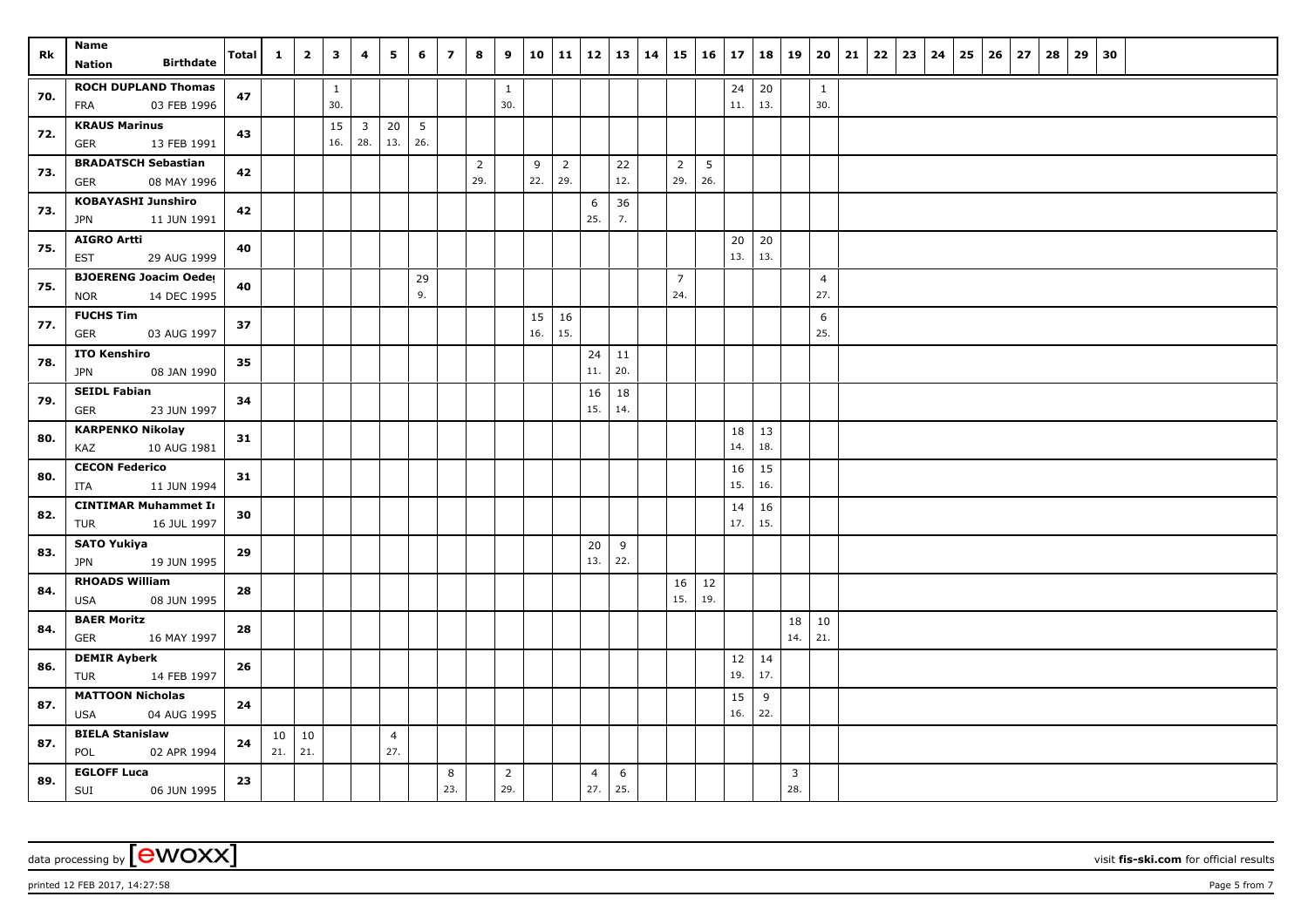| Rk   | Name<br><b>Birthdate</b><br><b>Nation</b>                | Total | $\mathbf{1}$ | $\overline{2}$        | 3                     | 4                     | 5                     | 6                     | $\overline{z}$ | 8                     | 9                      |          |           | $10$   11   12   13 |                       | 14                    | 15 | 16       | 17                    | 18                    | 19 | 20                    | 21 | 22 | 23 | 24 | 25 | 26 | 27 | 28 | 29 | 30 |  |  |  |
|------|----------------------------------------------------------|-------|--------------|-----------------------|-----------------------|-----------------------|-----------------------|-----------------------|----------------|-----------------------|------------------------|----------|-----------|---------------------|-----------------------|-----------------------|----|----------|-----------------------|-----------------------|----|-----------------------|----|----|----|----|----|----|----|----|----|----|--|--|--|
| 89.  | <b>MAKSIMOCHKIN Mikhail</b><br><b>RUS</b><br>29 AUG 1993 | 23    |              |                       |                       |                       |                       |                       | 5<br>26.       |                       |                        |          |           |                     |                       | $\overline{7}$<br>24. |    |          |                       |                       |    | 11<br>20.             |    |    |    |    |    |    |    |    |    |    |  |  |  |
| 91.  | <b>VAENSKAE Elias</b><br>20 JUL 1996<br>FIN              | 22    |              |                       |                       | $\overline{7}$<br>24. | $\overline{3}$<br>28. |                       |                |                       |                        |          |           |                     | 12<br>19.             |                       |    |          |                       |                       |    |                       |    |    |    |    |    |    |    |    |    |    |  |  |  |
| 91.  | <b>SYKCHIN Nikita</b><br><b>RUS</b><br>26 SEP 1994       | 22    |              |                       |                       |                       |                       |                       |                |                       |                        |          |           |                     |                       |                       |    |          | 10<br>21.             | 12<br>19.             |    |                       |    |    |    |    |    |    |    |    |    |    |  |  |  |
| 93.  | <b>JELAR Ziga</b><br>SLO<br>22 OCT 1997                  | 20    |              |                       |                       |                       |                       |                       |                |                       |                        |          |           |                     |                       |                       |    |          |                       |                       |    | 20<br>13.             |    |    |    |    |    |    |    |    |    |    |  |  |  |
| 94.  | <b>KALINICHENKO Vitaliy</b><br>09 AUG 1993<br><b>UKR</b> | 19    |              |                       |                       |                       |                       |                       |                |                       |                        |          |           |                     |                       |                       |    |          | 9<br>22.              | 10<br>21.             |    |                       |    |    |    |    |    |    |    |    |    |    |  |  |  |
| 94.  | <b>KOROLEV Alexey</b><br>20 JUN 1987<br>KAZ              | 19    |              |                       |                       |                       |                       |                       |                |                       |                        |          |           |                     |                       |                       |    |          | 8<br>23.              | 11<br>20.             |    |                       |    |    |    |    |    |    |    |    |    |    |  |  |  |
| 94.  | <b>DELLASEGA Roberto</b><br>15 JUN 1990<br>ITA           | 19    |              |                       |                       |                       |                       |                       |                |                       |                        |          |           |                     |                       |                       |    |          | 11<br>20.             | $\bf 8$<br>23.        |    |                       |    |    |    |    |    |    |    |    |    |    |  |  |  |
| 94.  | <b>BEDIR Muhammed Ali</b><br>24 MAR 2000<br>TUR          | 19    |              |                       |                       |                       |                       |                       |                |                       |                        |          |           |                     |                       |                       |    |          | 13<br>18.             | 6<br>25.              |    |                       |    |    |    |    |    |    |    |    |    |    |  |  |  |
| 98.  | <b>ITO Masamitsu</b><br><b>JPN</b><br>27 FEB 1998        | 18    |              |                       |                       |                       |                       |                       |                |                       |                        |          |           | 18<br>14.           |                       |                       |    |          |                       |                       |    |                       |    |    |    |    |    |    |    |    |    |    |  |  |  |
| 99.  | <b>KLUSEK Bartlomiej</b><br>15 JAN 1993<br>POL           | 17    |              | $\overline{4}$<br>27. |                       | $\overline{2}$<br>29. |                       |                       |                |                       |                        |          |           |                     |                       |                       |    | 8<br>23. |                       |                       |    | $\overline{3}$<br>28. |    |    |    |    |    |    |    |    |    |    |  |  |  |
| 100. | <b>BAZHENOV Aleksandr</b><br><b>RUS</b><br>13 JUL 1995   | 16    |              |                       | $\overline{3}$<br>28. |                       |                       |                       |                |                       |                        |          |           | 13<br>18.           |                       |                       |    |          |                       |                       |    |                       |    |    |    |    |    |    |    |    |    |    |  |  |  |
| 100. | <b>BOGATAJ Tine</b><br><b>SLO</b><br>11 MAY 1998         | 16    |              |                       |                       |                       |                       | $\overline{2}$<br>29. | 14<br>17.      |                       |                        |          |           |                     |                       |                       |    |          |                       |                       |    |                       |    |    |    |    |    |    |    |    |    |    |  |  |  |
| 100. | <b>STEKALA Andrzej</b><br>30 JUN 1995<br>POL             | 16    |              |                       |                       |                       |                       |                       |                |                       |                        | 5<br>26. |           |                     | $\overline{4}$<br>27. | $\overline{7}$<br>24. |    |          |                       |                       |    |                       |    |    |    |    |    |    |    |    |    |    |  |  |  |
| 103. | <b>ROMASHOV Alexey</b><br>29 APR 1992<br><b>RUS</b>      | 15    |              |                       |                       |                       |                       |                       |                |                       |                        |          |           | $\mathbf{1}$<br>30. | 14<br>17.             |                       |    |          |                       |                       |    |                       |    |    |    |    |    |    |    |    |    |    |  |  |  |
| 104. | <b>MALTSEV Kevin</b><br><b>EST</b><br>04 JUL 2000        | 14    |              |                       |                       |                       |                       |                       |                |                       |                        |          |           |                     |                       |                       |    |          | $\overline{7}$<br>24. | $\overline{7}$<br>24. |    |                       |    |    |    |    |    |    |    |    |    |    |  |  |  |
| 104. | <b>HEIKKINEN Kalle</b><br>16 SEP 1999<br>FIN             | 14    |              |                       |                       | 13<br>18.             | $\mathbf{1}$<br>30.   |                       |                |                       |                        |          |           |                     |                       |                       |    |          |                       |                       |    |                       |    |    |    |    |    |    |    |    |    |    |  |  |  |
| 106. | <b>SUZUKI Sho</b><br><b>JPN</b><br>20 APR 1990           | 13    |              |                       |                       |                       |                       |                       |                |                       |                        |          |           |                     | 13<br>18.             |                       |    |          |                       |                       |    |                       |    |    |    |    |    |    |    |    |    |    |  |  |  |
| 107. | KIM Hyun-ki<br>KOR<br>09 FEB 1983                        | 10    |              |                       |                       |                       |                       |                       |                |                       |                        |          | 10<br>21. |                     |                       |                       |    |          |                       |                       |    |                       |    |    |    |    |    |    |    |    |    |    |  |  |  |
| 108. | <b>LACKNER Thomas</b><br>AUT<br>09 APR 1993              | 9     |              |                       |                       |                       |                       |                       |                | $\overline{4}$<br>27. | $5\phantom{.0}$<br>26. |          |           |                     |                       |                       |    |          |                       |                       |    |                       |    |    |    |    |    |    |    |    |    |    |  |  |  |

printed 12 FEB 2017, 14:27:58 Page 6 from 7